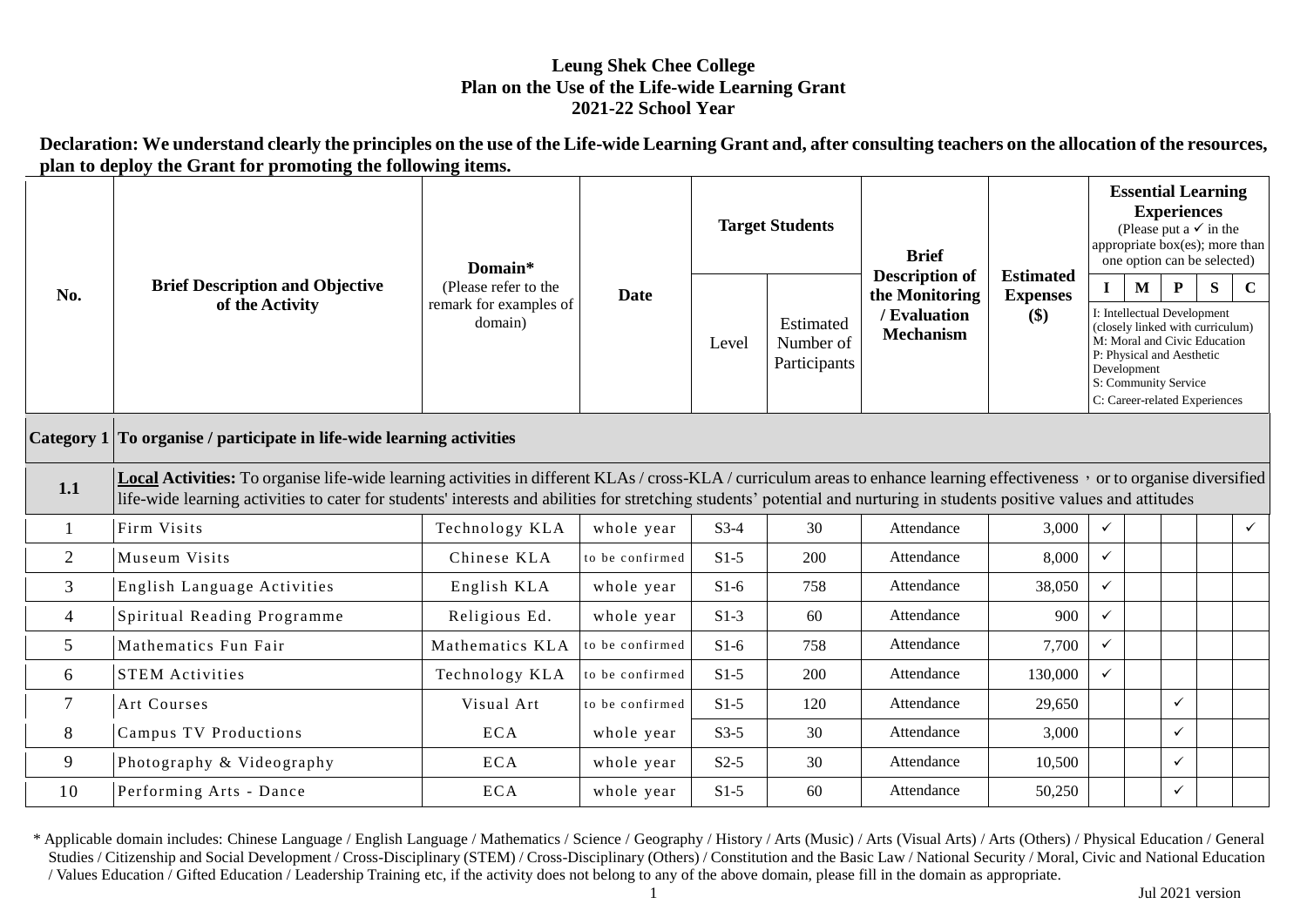|     |                                                           | Domain*                                                   | Date            | <b>Target Students</b> |                                        | <b>Brief</b>                                                                | <b>Estimated</b>         | <b>Essential Learning</b><br><b>Experiences</b><br>(Please put a $\checkmark$ in the<br>appropriate box(es); more than<br>one option can be selected)                                                                                                     |              |              |              |              |
|-----|-----------------------------------------------------------|-----------------------------------------------------------|-----------------|------------------------|----------------------------------------|-----------------------------------------------------------------------------|--------------------------|-----------------------------------------------------------------------------------------------------------------------------------------------------------------------------------------------------------------------------------------------------------|--------------|--------------|--------------|--------------|
| No. | <b>Brief Description and Objective</b><br>of the Activity | (Please refer to the<br>remark for examples of<br>domain) |                 | Level                  | Estimated<br>Number of<br>Participants | <b>Description of</b><br>the Monitoring<br>/ Evaluation<br><b>Mechanism</b> | <b>Expenses</b><br>$($)$ | $\mathbf{M}$<br>P<br>S<br>$\bf{I}$<br>$\mathbf C$<br>I: Intellectual Development<br>(closely linked with curriculum)<br>M: Moral and Civic Education<br>P: Physical and Aesthetic<br>Development<br>S: Community Service<br>C: Career-related Experiences |              |              |              |              |
| 11  | Performing Arts - Drama                                   | <b>ECA</b>                                                | to be confirmed | $S1-5$                 | 40                                     | Attendance                                                                  | 11,400                   |                                                                                                                                                                                                                                                           |              | ✓            |              |              |
| 12  | Uniform Groups                                            | <b>ECA</b>                                                | whole year      | $S1-5$                 | 80                                     | Attendance                                                                  | 14,970                   |                                                                                                                                                                                                                                                           |              |              | $\checkmark$ |              |
| 13  | Debate Training                                           | ECA                                                       | whole year      | $S2-5$                 | 30                                     | Attendance                                                                  | 16,700                   | $\checkmark$                                                                                                                                                                                                                                              |              |              |              |              |
| 14  | <b>ECA Club Activities</b>                                | <b>ECA</b>                                                | whole year      | $S1-6$                 | 500                                    | Attendance                                                                  | 61,380                   | $\checkmark$                                                                                                                                                                                                                                              | $\checkmark$ | $\checkmark$ | $\checkmark$ | $\checkmark$ |
| 15  | Korean Class                                              | <b>ECA</b>                                                | whole year      | $S3-5$                 | 30                                     | Attendance                                                                  | 28,000                   | ✓                                                                                                                                                                                                                                                         |              |              |              |              |
| 16  | <b>Gifted Education Courses</b>                           | <b>ECA</b>                                                | whole year      | $S3-5$                 | 15                                     | Attendance                                                                  | 6,000                    | $\checkmark$                                                                                                                                                                                                                                              |              |              |              |              |
| 17  | School Choir training and practices                       | Music                                                     | whole year      | $S1-5$                 | 120                                    | Attendance                                                                  | 35,700                   |                                                                                                                                                                                                                                                           |              | $\checkmark$ |              |              |
| 18  | <b>Musical Instrumental Classes</b>                       | Music                                                     | whole year      | $S1-5$                 | 180                                    | Attendance                                                                  | 113,175                  |                                                                                                                                                                                                                                                           |              | $\checkmark$ |              |              |
| 19  | S1-2 Immersion Programmes                                 | Student Growth                                            | whole year      | $S1-2$                 | 270                                    | Attendance                                                                  | 39,650                   |                                                                                                                                                                                                                                                           | $\checkmark$ |              | $\checkmark$ |              |
| 20  | Leadership Training Programmes                            | Student Growth                                            | whole year      | $S3-5$                 | 300                                    | Attendance                                                                  | 105,600                  |                                                                                                                                                                                                                                                           | $\checkmark$ |              | $\checkmark$ | $\checkmark$ |
| 21  | Religious Activities                                      | Values Formation                                          | to be confirmed | $S1-6$                 | 200                                    | Attendance                                                                  | 46,000                   |                                                                                                                                                                                                                                                           | $\checkmark$ |              | $\checkmark$ |              |
| 22  | Values Formation Activities                               | Values Formation                                          | to be confirmed | $S1-6$                 | 300                                    | Attendance                                                                  | 6,200                    |                                                                                                                                                                                                                                                           | $\checkmark$ |              | $\checkmark$ |              |
| 23  | Social Service Programme                                  | Service Education                                         | to be confirmed | $S2-5$                 | 60                                     | Attendance                                                                  | 3,500                    |                                                                                                                                                                                                                                                           | $\checkmark$ |              | $\checkmark$ |              |
| 24  | Sports Training - Athletics                               | Sports                                                    | whole year      | $S1-5$                 | 20                                     | Attendance                                                                  | 11,200                   |                                                                                                                                                                                                                                                           |              | $\checkmark$ |              |              |
| 25  | Sports Training - Badminton                               | Sports                                                    | whole year      | $S1-5$                 | 15                                     | Attendance                                                                  | 450                      |                                                                                                                                                                                                                                                           |              | $\checkmark$ |              |              |
| 26  | Sports Training - Bowling                                 | Sports                                                    | whole year      | $S1-5$                 | 30                                     | Attendance                                                                  | 45,000                   |                                                                                                                                                                                                                                                           |              | $\checkmark$ |              |              |
| 27  | Sports Training - Cheering Team                           | Sports                                                    | whole year      | $S1-5$                 | 30                                     | Attendance                                                                  | 14,900                   |                                                                                                                                                                                                                                                           |              | $\checkmark$ |              |              |
| 28  | Sports Training - Fencing                                 | Sports                                                    | whole year      | $S1-5$                 | 12                                     | Attendance                                                                  | 27,100                   |                                                                                                                                                                                                                                                           |              | $\checkmark$ |              |              |
| 29  | Sports Training - Table Tennis                            | Sports                                                    | whole year      | $S1-5$                 | 12                                     | Attendance                                                                  | 23,164                   |                                                                                                                                                                                                                                                           |              | ✓            |              |              |
| 30  | Sports Training - Volleyball                              | Sports                                                    | whole year      | $S1-5$                 | 60                                     | Attendance                                                                  | 228,040                  |                                                                                                                                                                                                                                                           |              | $\checkmark$ |              |              |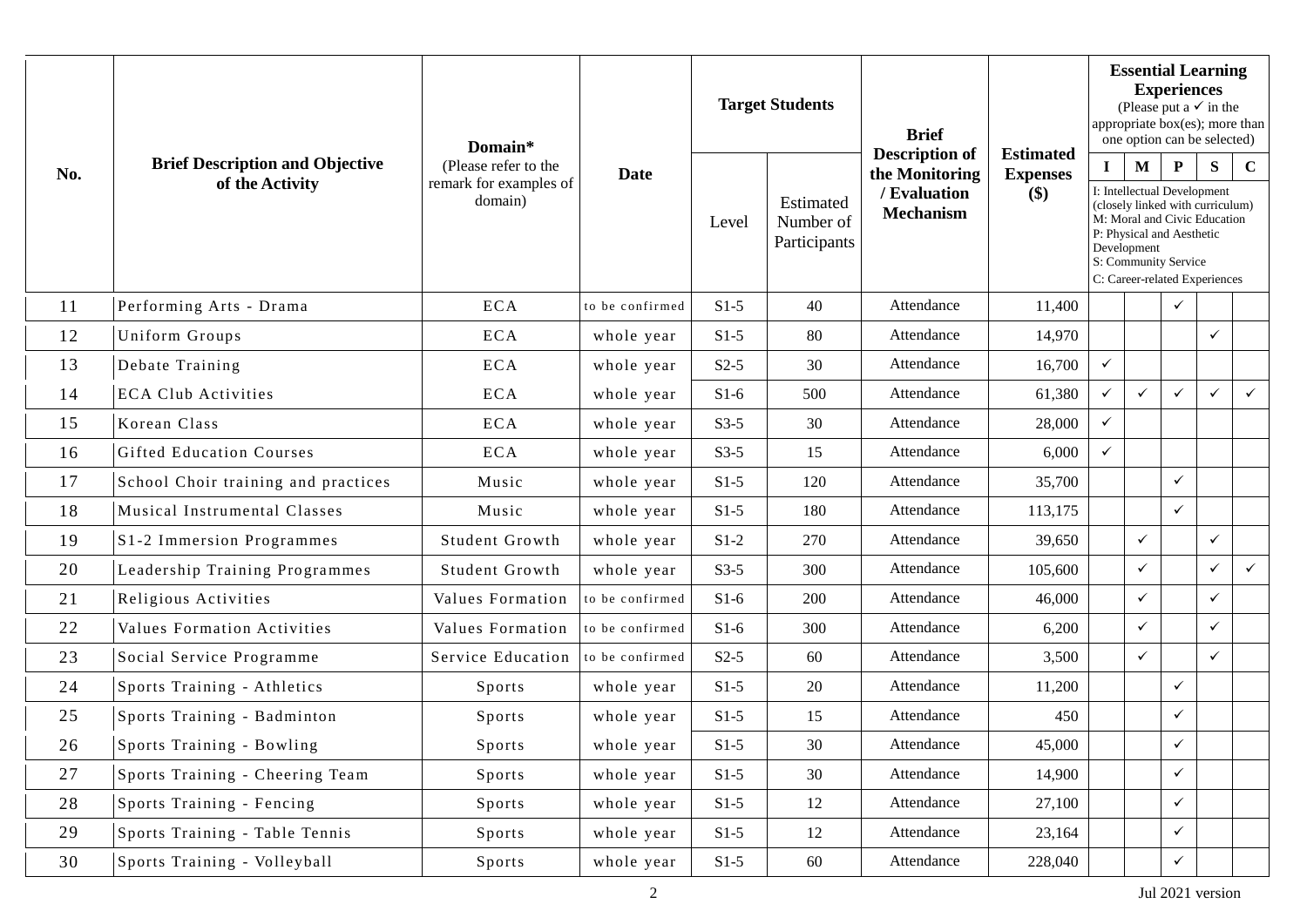|                |                                                                                                                                           | Domain*                                                   | <b>Date</b> | <b>Target Students</b> |                                        | <b>Brief</b>                                                                |                                               | <b>Essential Learning</b><br><b>Experiences</b><br>(Please put a $\checkmark$ in the<br>appropriate box(es); more than<br>one option can be selected) |              |                                                                                                                                                                                                                           |  |  |  |
|----------------|-------------------------------------------------------------------------------------------------------------------------------------------|-----------------------------------------------------------|-------------|------------------------|----------------------------------------|-----------------------------------------------------------------------------|-----------------------------------------------|-------------------------------------------------------------------------------------------------------------------------------------------------------|--------------|---------------------------------------------------------------------------------------------------------------------------------------------------------------------------------------------------------------------------|--|--|--|
| No.            | <b>Brief Description and Objective</b><br>of the Activity                                                                                 | (Please refer to the<br>remark for examples of<br>domain) |             | Level                  | Estimated<br>Number of<br>Participants | <b>Description of</b><br>the Monitoring<br>/ Evaluation<br><b>Mechanism</b> | <b>Estimated</b><br><b>Expenses</b><br>$(\$)$ | $\mathbf{I}$<br>Development                                                                                                                           | $\mathbf{M}$ | $\mathbf{P}$<br>S<br>$\mathbf C$<br>I: Intellectual Development<br>(closely linked with curriculum)<br>M: Moral and Civic Education<br>P: Physical and Aesthetic<br>S: Community Service<br>C: Career-related Experiences |  |  |  |
| 31             | Inter-house Competitions                                                                                                                  | Sports                                                    | whole year  | $S1-6$                 | 758                                    | Attendance                                                                  | 50,200                                        |                                                                                                                                                       |              | $\checkmark$                                                                                                                                                                                                              |  |  |  |
| 32             | Inter-school Competitions                                                                                                                 | Sports                                                    | whole year  | $S1-5$                 | 120                                    | Attendance                                                                  | 128,200                                       |                                                                                                                                                       |              | $\checkmark$                                                                                                                                                                                                              |  |  |  |
| 33             | Sports consumables and venues                                                                                                             | Sports                                                    | whole year  | $S1-6$                 | $\mathbf{u} = \mathbf{v}$              | Attendance                                                                  | 86,980                                        |                                                                                                                                                       |              | $\checkmark$                                                                                                                                                                                                              |  |  |  |
| 34             | Learning Experience Day                                                                                                                   | <b>ECA</b>                                                | 2021.11.18  | $S1-6$                 | 758                                    | Attendance                                                                  | 72,600                                        | $\checkmark$                                                                                                                                          | $\checkmark$ |                                                                                                                                                                                                                           |  |  |  |
|                |                                                                                                                                           |                                                           |             |                        |                                        | Sub-total of Item 1.1                                                       | 1,457,159                                     |                                                                                                                                                       |              |                                                                                                                                                                                                                           |  |  |  |
| 1.2            | Non-Local Activities: To organise or participate in non-local exchange activities or non-local competitions to broaden students' horizons |                                                           |             |                        |                                        |                                                                             |                                               |                                                                                                                                                       |              |                                                                                                                                                                                                                           |  |  |  |
|                |                                                                                                                                           |                                                           |             |                        |                                        |                                                                             |                                               |                                                                                                                                                       |              |                                                                                                                                                                                                                           |  |  |  |
| $\overline{2}$ |                                                                                                                                           |                                                           |             |                        |                                        |                                                                             |                                               |                                                                                                                                                       |              |                                                                                                                                                                                                                           |  |  |  |
| 3              |                                                                                                                                           |                                                           |             |                        |                                        |                                                                             |                                               |                                                                                                                                                       |              |                                                                                                                                                                                                                           |  |  |  |
| $\overline{4}$ |                                                                                                                                           |                                                           |             |                        |                                        |                                                                             |                                               |                                                                                                                                                       |              |                                                                                                                                                                                                                           |  |  |  |
| 5              |                                                                                                                                           |                                                           |             |                        |                                        |                                                                             |                                               |                                                                                                                                                       |              |                                                                                                                                                                                                                           |  |  |  |
|                |                                                                                                                                           |                                                           |             |                        |                                        | $\sim$                                                                      | $\sim$ $\sim$ $\sim$                          |                                                                                                                                                       |              |                                                                                                                                                                                                                           |  |  |  |

| Sub-total of Item 1.2                    | 0.00 |
|------------------------------------------|------|
| <b>Estimated Expenses for Category 1</b> | 0.00 |